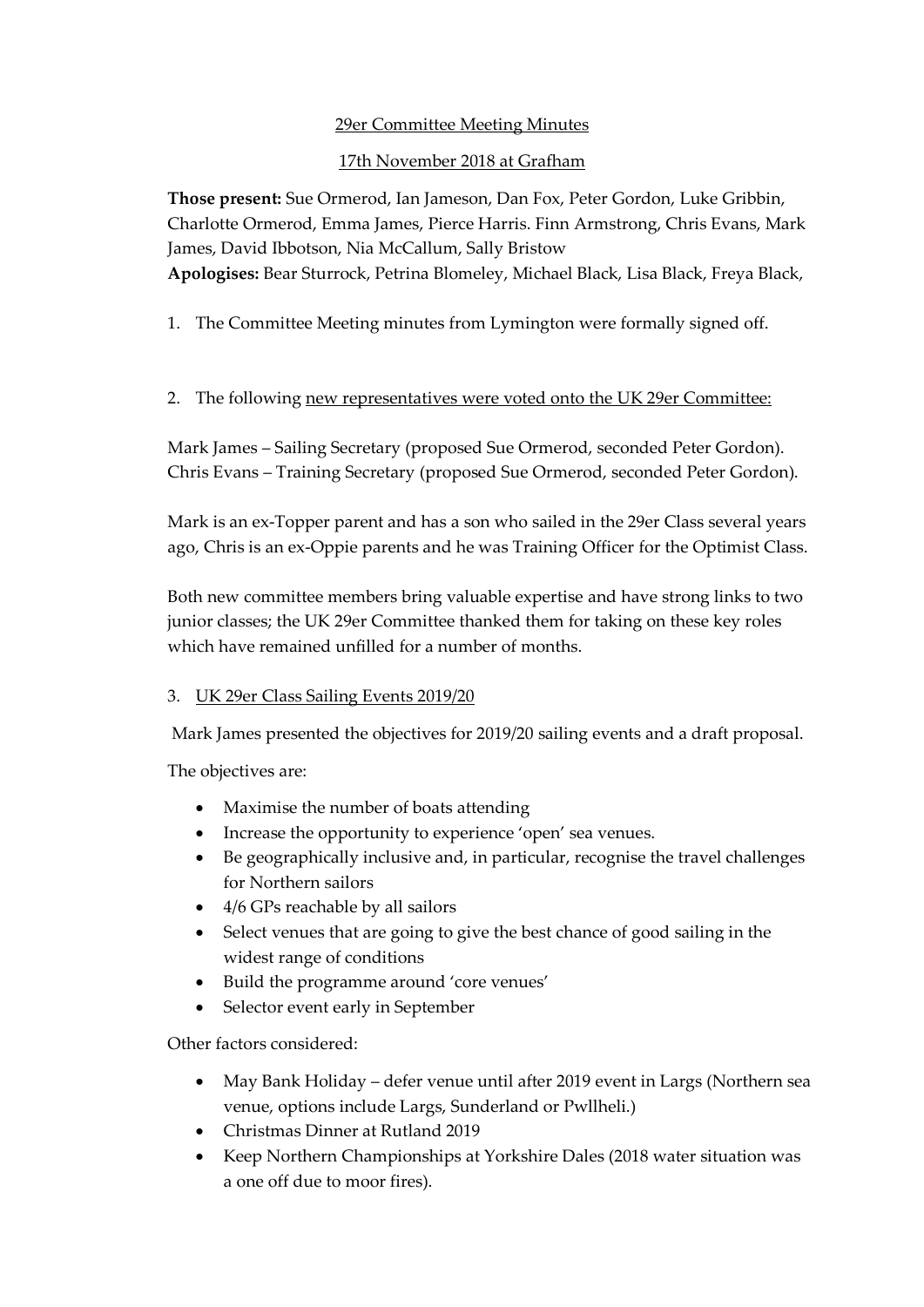- Bear Sturrock, David Ibbotson and Abbie Hewitt were all consulted prior to the meeting and had approved the proposal that gives access to 4/5 GPs for Northern sailors.
- Boat hosting by Southern sailors for Northern sailors has been considered.
- The feasibility of having consecutive GPs at WPNSA and training and allowing boats to be stored at WPNSA has also been considered.

The Committee debated the proposal and the following was agreed:

- GP 4 Stokes Bay beach is too rocky and therefore an alternative venue is required (Castle Cove or WPNSA).
- GP5 to be moved from May BH to end June to avoid clashes with the major A Level, GCSE and Scottish exam period. A regional racing programme (sprints) to be established during May (venues tbc.)
- There was a general consensus that there should be more GPs at WPNSA to help prepare GBR sailors for the 2020 World Championships.

There was a brief discussion about helping Northern sailors with travel grants and it was felt that this would be complex to administer and that the current system that supports coaches for UK 29er sailors at International events was a better way to support the membership.

Current Proposed Programme:

GP1 WPNSA 7th/8th September 2019

GP2 Torquay 28th/29th September 2019

NE Championships (tbc) October 2019

Ovington Championships WPNSA 9th/10th November 2019

GP3 Rutland and Inland Championships 30<sup>th</sup> November / 1<sup>st</sup> December 2019

Winter Championships Grafham (date tbc February 2020)

GP4 Sea Venue (tbc March 2020)

RYA Youth Championships Pwllheli April 2020

North and South Sprint Events (dates tbc May 2020)

GP5 Northern event (Largs, Pwllheli or Sunderland) (date tbc June 2020)

GP6 HISC July 2020 (date tbc July 2020)

European Championship Medemblik July 2020

UK National Championships, WPNSA 9th-13th August 2020

29er World Championships, WPNSA 16th-21st August 2020